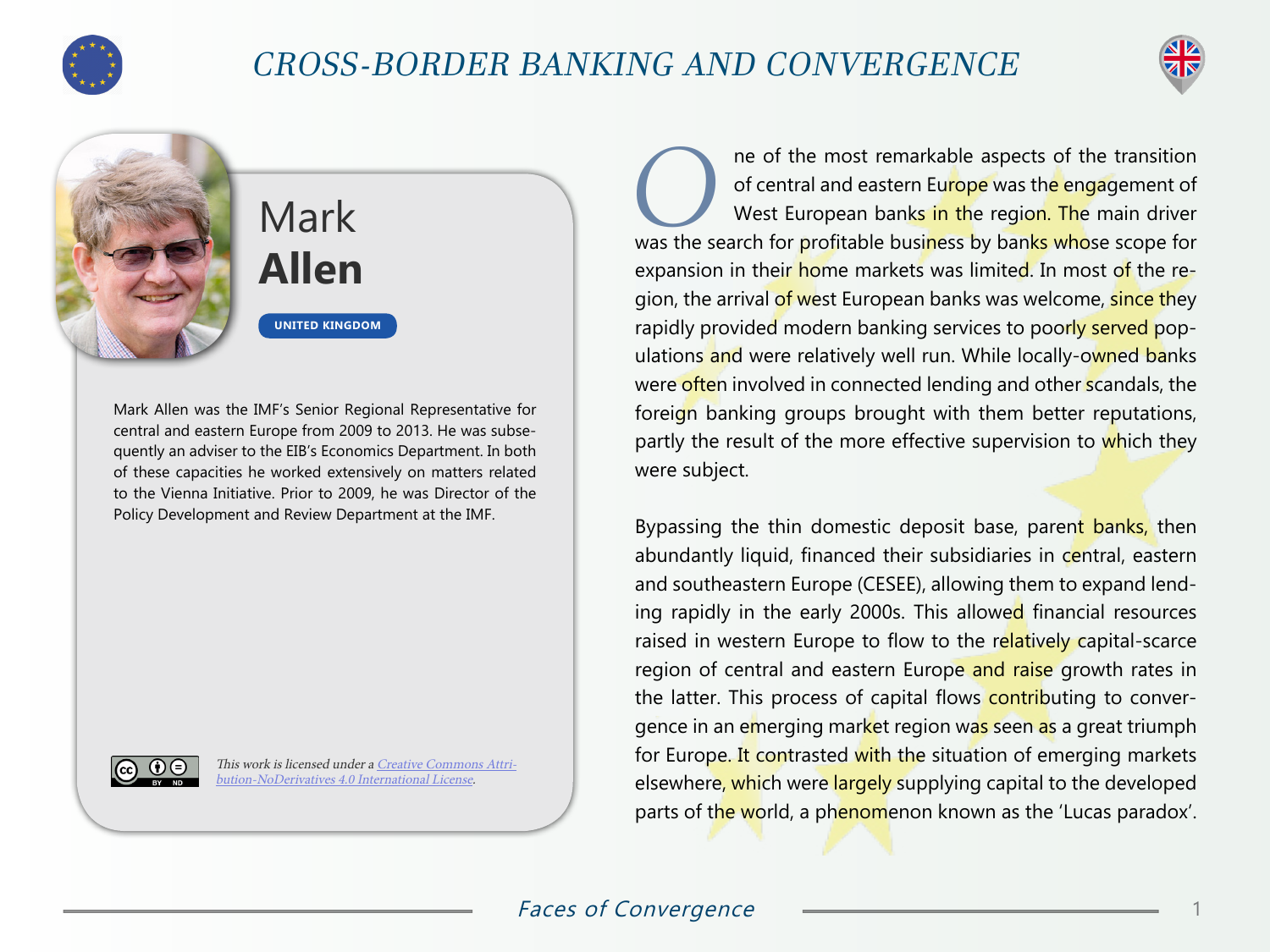



While the unprecedented financial integration of CESEE with western Europe through cross-border banking provided a powerful vehicle for convergence, it also created serious vulnerabilities which were to threaten this process when the global financial crisis struck. Banks in the region had plenty of money to lend, but bankable investment projects were in relatively short supply. Entrepreneurs tended to lack the needed credit histories and title to collateral and so relied more on informal finance and retained earnings. Financing large corporate investment was mainly left to foreign parent companies. The abundant bank funding thus went into the property market and to support consumption, rather than to build the productive base of the economy. Furthermore, with high local currency interest rates and poorly developed derivative markets, banks had an incentive to lend in foreign currencies – euros or Swiss francs or even Japanese yen – and the lower interest rates and longer maturities available on such loans also made them attractive to borrowers. Integration of the CESEE banking systems with that of the EU15 thus led to large current account deficits, a bubble in housing markets, and vulnerability to a depreciation of the domestic currency.

While vulnerability of households to exchange rate movements (and the subsequent credit problems for the banks) looks obvious in retrospect, it was of course less obvious at the time. The

convergence narrative held that as productivity and incomes in the CESEE region rose, the real exchange rates of local currencies would appreciate as a by-product of the Balassa-Samuelson effect. With the candidate countries also striving to meet the convergence tests for euro adoption – including keeping inflation low and nominal interest rates stable – the risks of a sudden depreciation of the local currencies and of distress to borrowers in foreign exchange were thought by many to be minimal.

When the global financial crisis broke in 2008, the funding markets for the parent banks dried up, making it much harder for them to continue the onward funding of subsidiaries in CESEE. The inflows that had financed large current account deficits came to a sudden stop, and there was a danger that both funding and capital would be withdrawn from the region, exacerbating the squeeze on these countries. The IMF was called upon to support adjustment programs in a series of countries, including Latvia, Hungary, Romania, Serbia, and Bosnia and Herzegovina, support which was sometimes supplemented by the EU. Maintenance of the exposure of parent banks to their subsidiaries was vital to averting worse balance of payments problems and ensuring that domestic banks could continue to support economic activity. There was a danger that the bank regulators of the home and host countries would pull the banks in opposite directions as each prioritised the survival of entities under their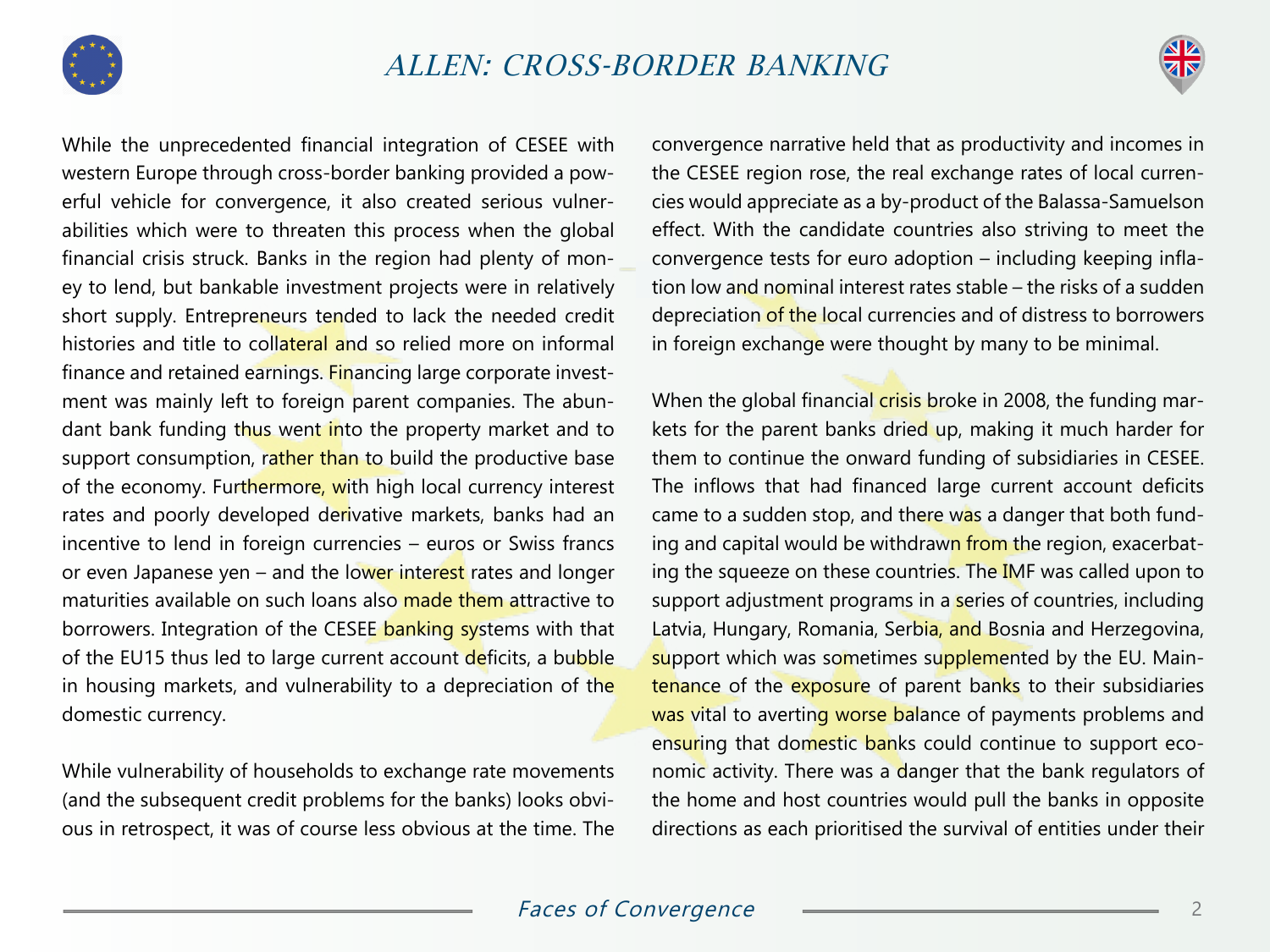

## ALLEN: CROSS-BORDER BANKING



own jurisdiction, and that banks would make matters worse, as each tried to steal a march on the other by exiting from markets before restrictions were applied.

This was a coordination challenge. In response, the Vienna Initiative was established as a forum involving the main public and private players. The banking groups were asked to make monitorable commitments to maintaining the health of their subsidiaries in each country and the level of their financing. These commitments formed part of the national adjustment programs supported by the IMF and the EU. In parallel, the European Bank for Reconstruction and Development, the European Investment Bank Group, and the World Bank Group surveyed the financing needs of the individual banking groups and made a commitment to provide at least €24.5 billion of financing to them over the period 2009-2010, an amount that was significantly exceeded in the event. Home and host supervisors were engaged to ensure that these measures were not thwarted by supervisory action. The Vienna Initiative stabilized the situation and gave the countries the space in which adjustment could take place.

As the global financial crisis transformed into the Eurozone crisis in 2011, cross-border banking turned from being a driver of convergence into a potential brake on it. The parent banks in western Europe (and Greece) came under renewed funding

pressures, with both markets and regulators calling for the deleveraging of their balance sheets. Support from home governments became problematic, not only in being subject to EU state aid rules, but because of the dangers of the mutual entanglement of financially threatened states and financially stressed banks, the 'doom loop.' While deleveraging of banks was essential, there was a danger that it would be disorderly and that it would put the CESEE region under particular pressure. As the European Union rushed to create a banking union and to centralise supervision and resolution matters in the Eurozone, the Austrian regulators introduced measures to force their banks to reduce their vulnerability, measures which had a direct impact on their subsidiaries throughout much of the CESEE region.

In these circumstances, the Vienna Initiative was transformed into a platform concentrating on home-host supervisory cooperation in the CESEE region (Vienna Initiative 2.0). The original initiative had shown itself to be a useful forum for bringing banking groups together with home and host supervisors, and also the expertise and financial muscle of the IFIs and the European Commission. Following the unilateral Austrian measures, it produced a set of agreed principles governing cross-border supervisory cooperation and which stressed the importance of supervisors taking into account the spillover of their measures on other countries.